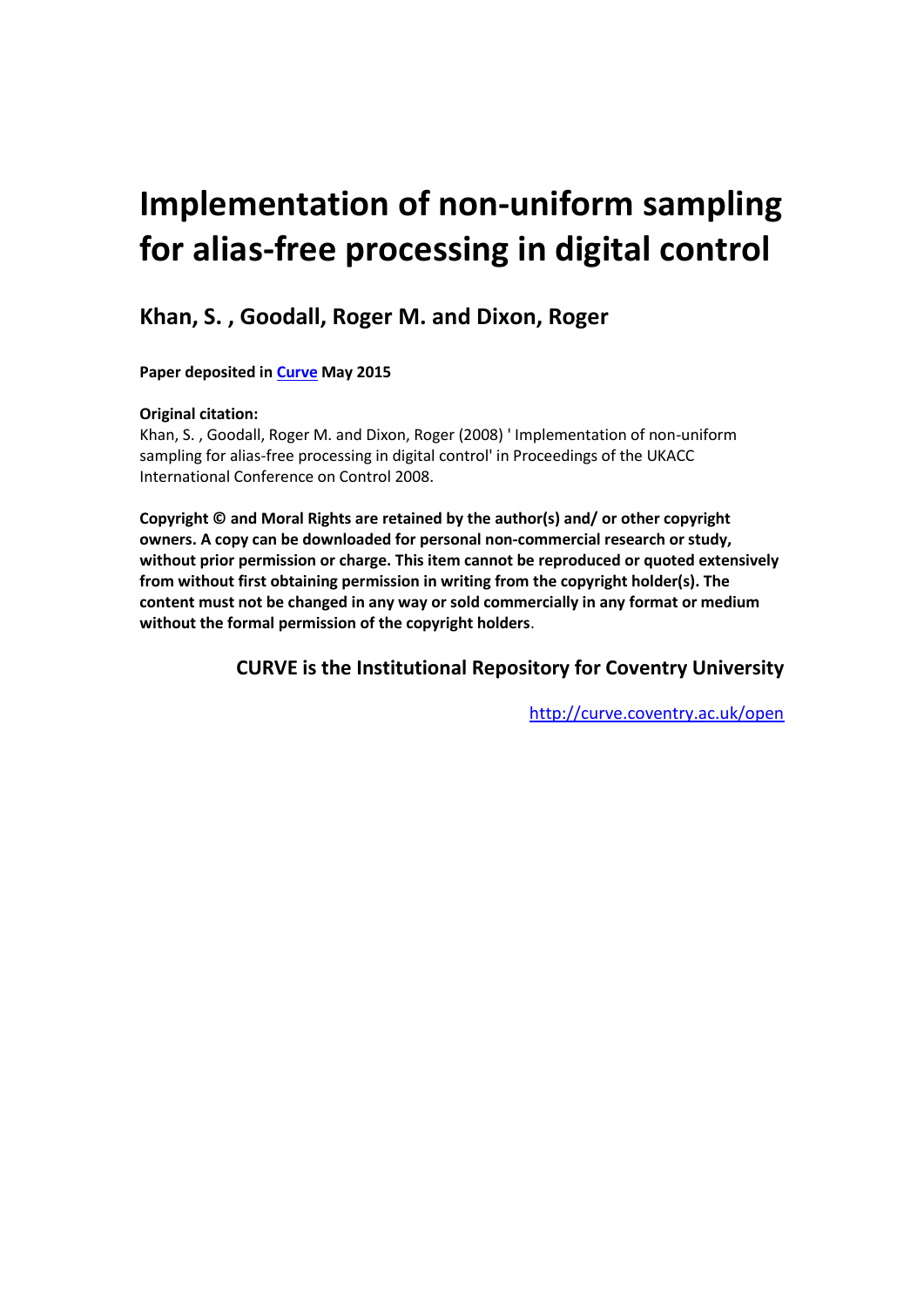# IMPLEMENTATION OF NON-UNIFORM SAMPLING FOR 'ALIAS-FREE PROCESSING' IN DIGITAL CONTROL

# \*Mohammad S. Khan, Roger M. Goodall, Roger Dixon

Controls Systems Group, Department of Electronic and Electrical Engineering, Loughborough University, Loughborough LE11 3TU, UK  $*(e-mail: m.s.khan@lboro.ac.uk)$ 

Abstract: A non-uniform additive pseudo-random sampling pattern (mainly proposed in the signal processing communities) can be used for performing an 'alias-free signal sampling' process. The carefully designed sampling scheme can mitigate the effects of aliasing and permit significant reductions in the average sampling frequency, leading to more efficient processor utilization. Despite the fact that the sampling scheme potentially yields a number of advantages, has previously received no significant attention in the field of control theory for research. This paper highlights the implementation of this technique in digital control compensators, discussing the importance of selecting a suitable form for implementation and illustrates the potential benefits in terms of alias avoidance.

Keywords: non-uniform sampling, alias-free signal, delta operator, IIR filtering

# 1. INTRODUCTION

Digital controllers used in modern real-time control system implementations need to operate at frequencies that are higher than ever before. In order to use the classical signal processing techniques, it is often necessary to increase the sampling rates to levels beyond the hardware limits. This is primarily due to the phase lags introduced by the sampled-data controller and limits imposed by the Nyquist sampling theorem. According to the theorem, the sampling frequency must be at least twice the highest frequency component present in the sampling signal. If this condition is not satisfied, the resulting digital spectrum will contain copies of extra frequency components i.e. will be aliased. Aliasing tends to corrupt the characteristics of the signal and is not desirable in signal processing applications. With context to feedback control, this means that any energy in the signal beyond the Nyquist frequency should be sufficiently small to have an impact on the overall system operation. In digital control systems, usually a relatively high sample rate is used; for example, a figure of around 70 times the control system bandwidth is usually recommended (Goodall et al. [1998]). However, there might be certain cases in which the processing system cannot meet this requirement, indicating that a higher performance device is required (along with a rise in the hardware cost). The authors are proposing the possibility of a second option: to use a different sampling scheme to reduce the average sample rate leading to a reduction in the controller processing and hardware requirements.

Several sampling schemes have been investigated in the area of digital signal processing with distinct properties (Bilinskis and Mikelsons [1992]). Perhaps the most promising for alias suppression is the additive random sampling scheme, which can remove aliasing without requiring any



Fig. 1. Sampling data non-uniformly with a ZOH reconstruction

pre-processing, thereby reducing the complexity of the system. This allows high-frequency analogue signals to be sampled at much lower sample rates and yet avoid the addition of any aliases in their digital spectra. Figure 1 illustrates the concept of applying random sampling and reconstructing them back by using a zero-orderhold (ZOH) reconstruction device (note that since the sample time is non-uniform, the ZOH-reconstruction will not be a time invariant system). More recently, other texts have commented on non-uniform sampling theory and its applications (See e.g. Marvasti [2001], Bilinskis [2007]), demonstrating its advantages and benefits. The non-uniform sampling strategy has been used for the implementation of broad-band measurement instruments (Filicori et al. [1989]). Furthermore, investigators have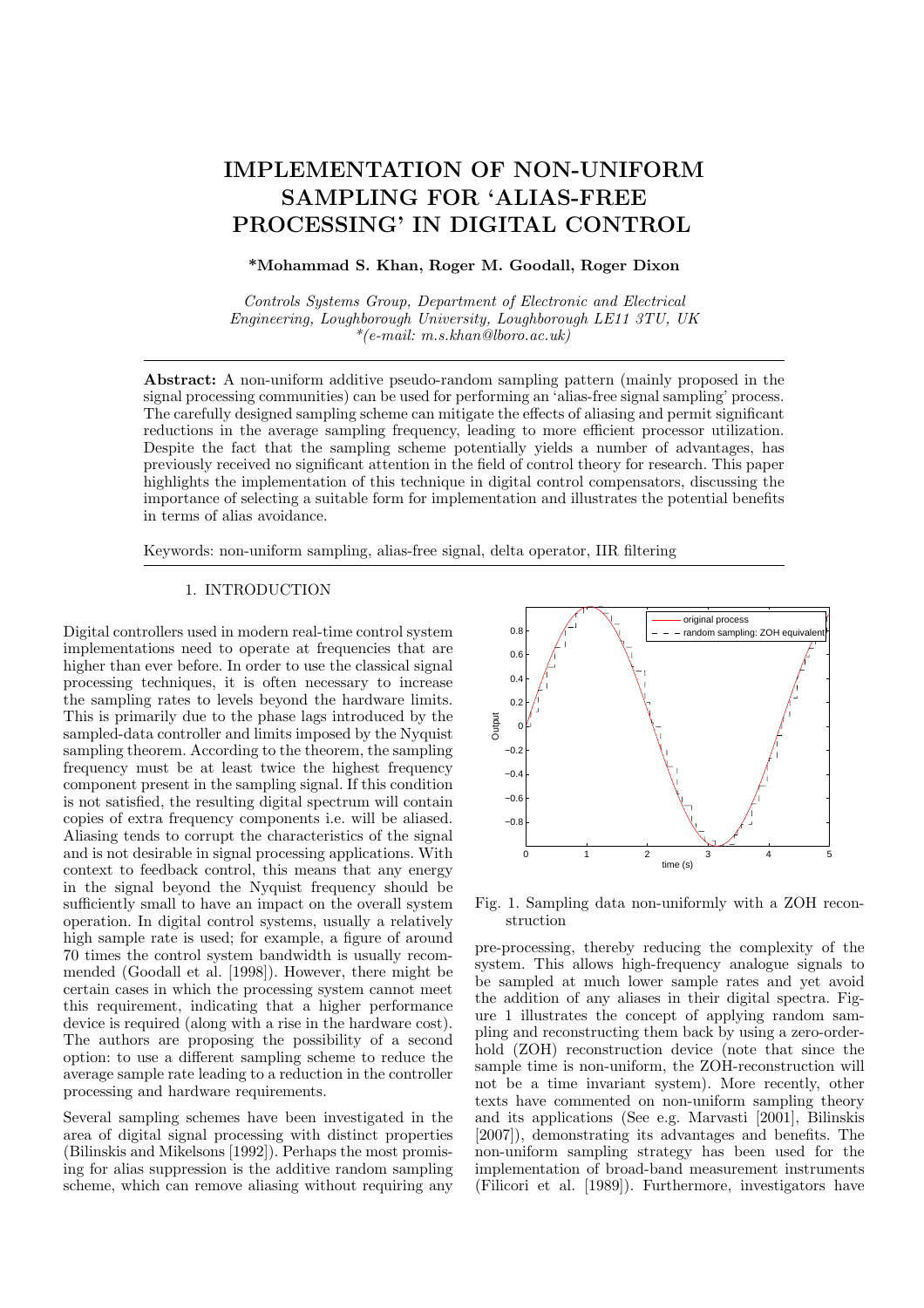demonstrated the ability of random sampling to recover a DC signal immersed in noise (Carrica et al. [2001]). Nonuniform sampling has also recently been applied to FIR filtering (Tarczynski et al. [1997]). However, despite being a popular area for research in digital signal processing, it has received scant attention in the field of digital control. This could be due to the fact that unintended variations or any sort of non-uniformity in the sampling instants have always been seen as a threat in feedback control systems as they could cause degradation in the control performance and may even lead to instability (Marti et al. [2001]). Either way, as far as the authors can tell, there has been no research reported investigating the opportunities of using a non-uniform sampling rate for feedback control systems.

In classical digital controller design, the sampled signals are always considered to be periodic and equally timespaced. But variations in the sample times are inevitable during operation and much efforts have been researched to reduce these effects (Albertos and Crespo [1999]). The motivation for this research is to investigate practical ways of creatively using these variations in the sample period or even utilizing a deliberate non-uniform sampling scheme to extract some benefits from it, principally as a result of enabling a lower sampling frequency without compromising the operating bandwidth of the digital compensator, with a reduction in the overall processing.

This paper is structured as follows. Section 2 presents the theoretical background of alias-free sampling describing its potential benefits, followed by a brief description of an IIR filter. Section 3 highlights the design of a non-uniform sample time controller and the consequence of using the z-operator to implement it. Sections 4 proposes a solution to the issues rising from using the z-operator by using the modified delta operator. Section 5 describes the future work and finally the conclusion.

#### 2. THEORETICAL BACKGROUND

#### 2.1 Alias-free sampling

Alias-free sampling is purely an exercise of identifying the true spectral content of a signal. A sampling scheme that demonstrates such superior abilities for alias suppression is the additive-random sampling scheme (Shapiro and Silverman [1960]), which is primarily based on the assumption that the successive sampling intervals  $\{t_i, t_{i+1}\}\$ are statistically independent and identically distributed. These sample intervals were characterized by their mean value  $\mu$ and a standard deviation  $\sigma$ . The sampling mode is given as:

$$
t_i = t_{i-1} + T_i, \qquad i = 0, 1, 2, \dots \tag{1}
$$

where  $t_{i-1}$  is the  $i-1$ <sup>th</sup> sampling time and  $T_i$  is a realization of a random variable which can be generated by a pseudorandom number generator algorithm i.e. linear feedback shift registers.

When a non-uniform sample time is used, the variances of the sample point locations sum up, so that after some time the probability of the sampling points along the time axis becomes constant. Therefore the non-uniformity between sample points should be implemented accurately



Fig. 2. Uniformly sampled data. Sampling below the Nyquist rate causes aliases which can clearly be seen to have corrupted the signal



Fig. 3. Non-uniformly sampled data. Adding variation to the sampling scheme can mitigate the effects of aliases

so that some probabilistic requirements are met, or else the required alias suppression effects will not be achieved. The randomness introduced in the sampling time can be controlled by one parameter, the ratio of  $\sigma$  and  $\mu$  (which is the standard deviation and mean sample rate). Note that a ratio  $\sigma/\mu$  of zero will signify uniform sampling. The ability to distinguish frequencies depends on the ratio  $\sigma/\mu$  used when generating the sampling point process. Obviously, the more the ratio  $\sigma/\mu$ , the more alias suppression can be achieved, but too much variation can introduce unacceptable statistical errors in the whole process. Therefore an intermediate value must be used that will accomplish the intended effect.

In Figure 2, an 80Hz sine wave is sampled at 100Hz with a uniform sampling scheme. Obviously, due to the slow and constant sample rate, duplicate frequencies appear in the spectrum of the 'under-sampled' signal. Figure 3 shows the result achieved when the non-uniform additive pseudo-random sampling pattern is used to acquire the sample instances. The pattern has an average non-uniform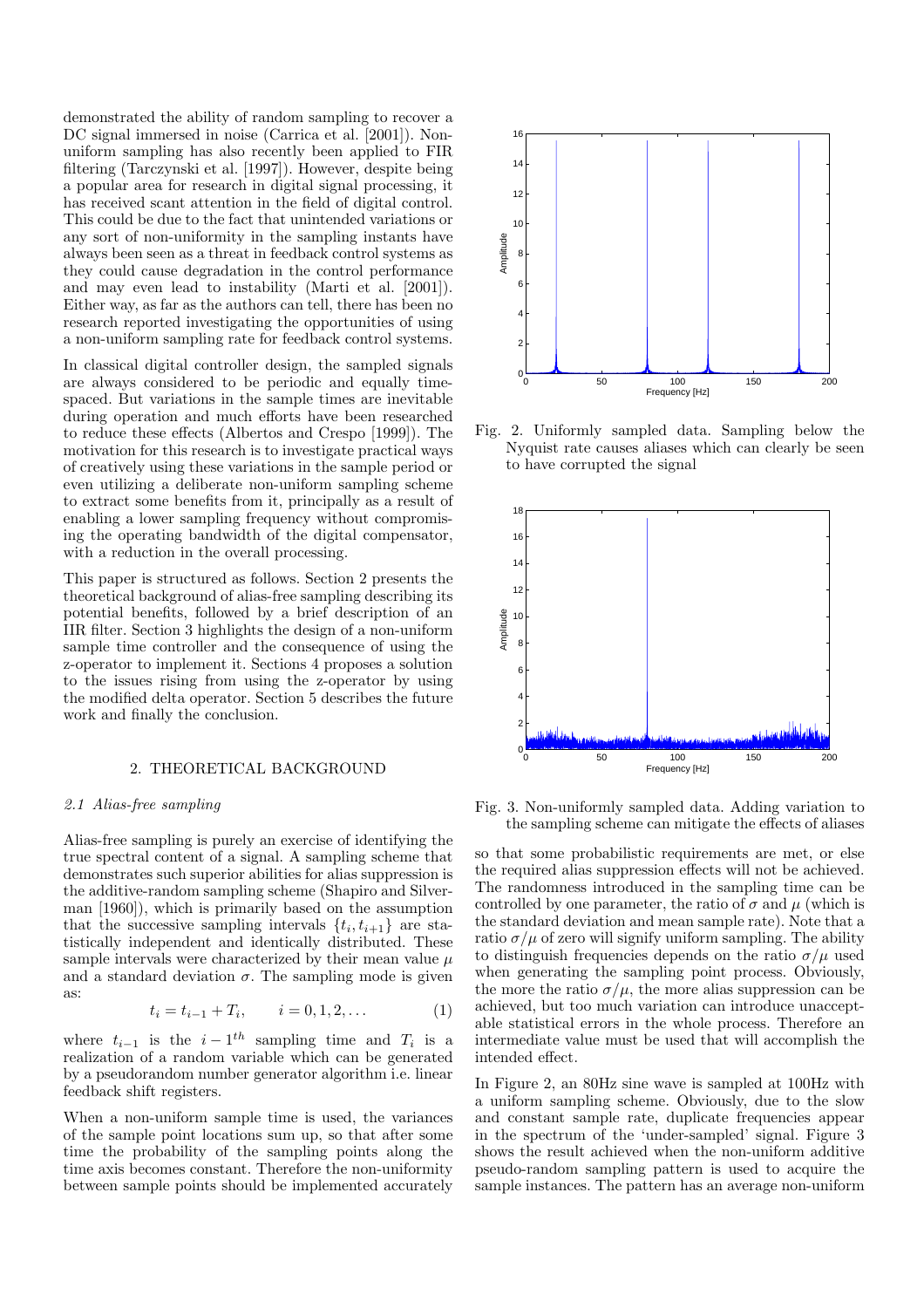

Fig. 4. Applying a deliberate non-uniform sampling rate in a closed-loop

sample rate of 100Hz, with a variation ratio  $\sigma/\mu = 0.2$ . The signal being sampled is a 80Hz sine wave. It can be seen that by using a non-uniform sample rate, aliases are converted into broadband noise which does not have the same implications as aliases (noise is incoherent) and hence is much less objectionable. It should be pointed out that when a set of data is sampled with a non-uniform sample rate, the usual FFT algorithms cannot be used. The results in Figure 3 are estimated by Equation (A.3) which is derived in the Appendix A.

Alias-free sampling is theoretically possible whenever the random sampling sequences are stationary (Bilinskis and Mikelsons [1992]). In practical conditions of processing a finite number of samples, alias components are never eliminated completely but can only be suppressed by a finite amount. The mean sampling rate of a typical aliasfree sampling process is lower than the sampling frequency of the periodic sampling process that would be sampling the same signal. In other words, a non-uniform sampling scheme can allow the use of fewer numbers of samples and yet give accurate results.

## 2.2 The Infinite Impulse Response (IIR) Filter

Controllers used in real-time control system implementations are primarily based on digital IIR filters that make use of the shift operator  $z^{-1}$ . The principal advantages of using recursive filters rather than nonrecursive Finite Impulse Response (FIR) filters are reduction of computation delays and improved computational efficiency as they use less memory resources, although it should be noted that the recursion introduces significant numerical issues that do not exist with FIR approaches. Typically, a general IIR type equation in the s-domain is defined as:

$$
H(s) = \frac{N(s)}{D(s)} = \frac{n_0 + n_1 s + \dots + n_M s^M}{1 + m_1 s + \dots + m_N s^N},
$$
 (2)

It can be implemented digitally by making use of the shift operator and the coefficients can be approximated from the continuous plane to the digital domain through mapping techniques, e.g. bilinear transform. The resulting transfer function takes the form:

$$
H(s) = \frac{N(z)}{D(z)} = \frac{a_0 + a_1 z^{-1} + \dots + a_M z^{-1}}{1 + b_1 z^{-1} + \dots + b_N z^{-1}},
$$
 (3)



Fig. 5. The direct implementation structure



Fig. 6. The canonical implementation structure

It is this filter (3) that needs to be implemented with a time varying sampling frequency.

# 3. SETTING UP THE NON-UNIFORM SAMPLE TIME CONTROLLER

A closed-loop layout for enabling a non-uniform sample rate to an existing controller is shown in Figure 4. It comprises of the digital compensator, that will implement the control algorithm and a non-uniform sample times block which regulates the sampling process and provides the digital compensator with the current sample rate value to update its coefficients. In addition, there will be various delays associated with the controller implementation which includes the effects of the Zero-Order-Hold (ZOH) reconstruction and latencies during computation.

The design layout is simplified, since the delays are ignored at all the frequencies in the bandpass. Although, during implementation this can be done only if the uniform sample rate is much higher than the bandpass frequency,  $\omega_s$ . A good selection of the sample rate  $f_s$ , where  $f_s = 1/T$  and  $2\Pi = \omega_s$ , well above the control bandwidth can provide control engineers with certain freedom to design compensators in the continuous s-domain to the approximate zdomain to match their requirements. Therefore, the role of sampling in control systems is two-fold, it has to limit:

- aliasing of frequencies within the control loop bandwidth
- loss of phase and gain margin due to delays (primarily due to the ZOH)

In order to implement the discrete controller using the z-operator, an implementation structure will have to be determined. These structures reflect the ways in which the discrete transfer functions can be interpreted both theoretically and diagrammatically. The most commonly used methods are the direct and canonical forms shown in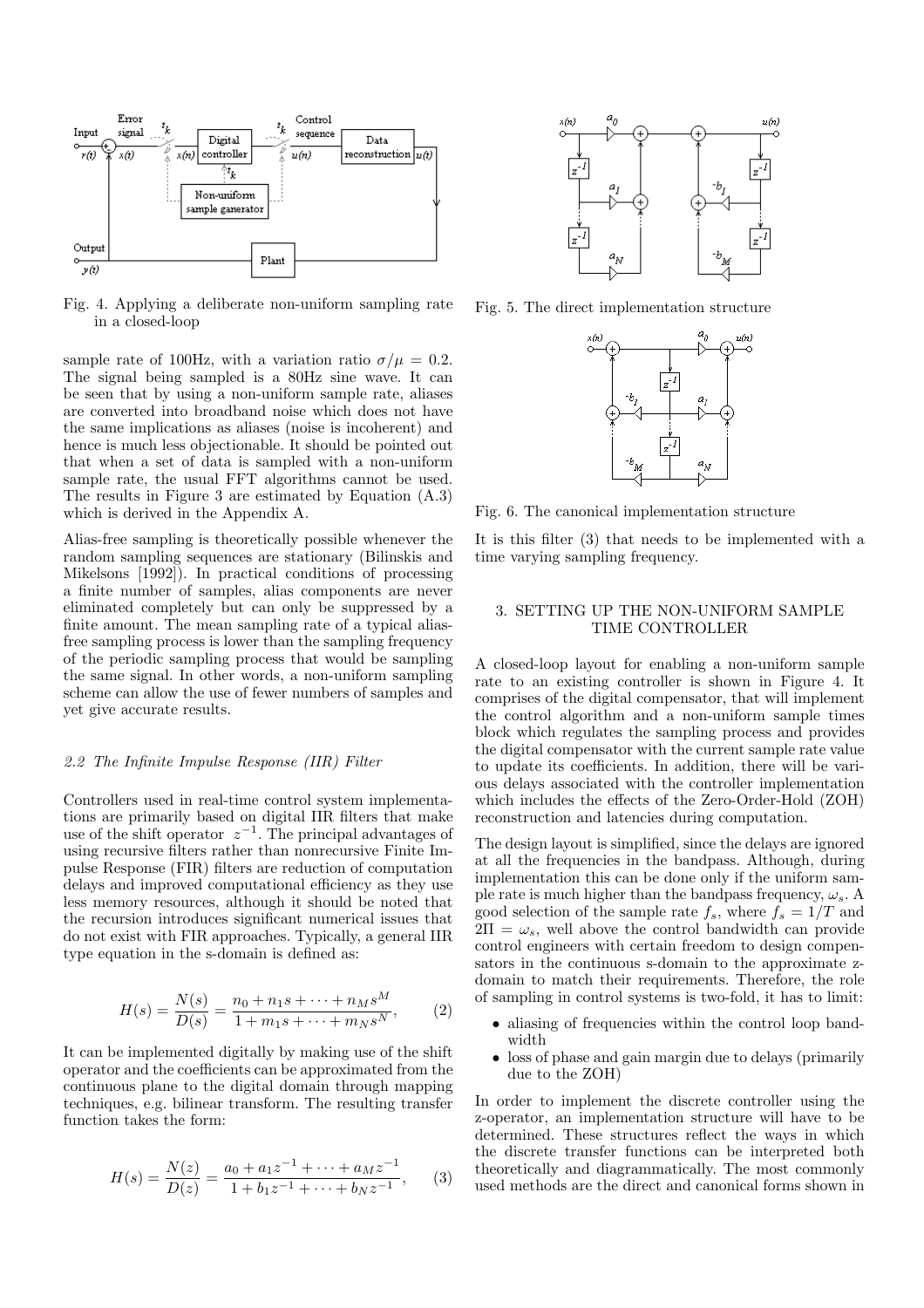Figures 5 and 6, respectively. It is widely recognized that the canonical form has certain benefits over the direct form since there are fewer stored variables and shift operations and hence is the most popular choice for implementation.

In order to adapt to the varying sampling rate, simple formulas can be driven from (2) through discretization techniques, to be used by the control algorithm in every iteration. This will enable the coefficients of the compensator to be updated directly during the operation in order to preserve the desired filter characteristics. Consider the non-uniform sampling sequence  $\{\ldots,t_{i-1},t_i,\ldots\}$ , then the coefficients for a time varying  $1^{st}$  order compensator can then be given as:

$$
a_0 = \frac{n_0(t_i - t_{i-1}) + 2n_1}{(t_i - t_{i-1}) + 2m_1}
$$
  
\n
$$
a_1 = \frac{n_0(t_i - t_{i-1}) - 2n_1}{(t_i - t_{i-1}) + 2m_1}
$$
  
\n
$$
b_1 = \frac{(t_i - t_{i-1}) - 2m_1}{(t_i - t_{i-1}) + 2m_1}
$$
 (4)

# 3.1 Repercussions of sample-time non-uniformity

The coefficients of any digital filter are dependent on the sampling interval, which are usually calculated just once at the start of the implementation. When a non-uniform sampling scheme is employed, the filter coefficients will have to be updated at each sample instant by using (4), which will allow the filter to retain its desired characteristics. However, in the case of recursive filters, the output signal may suffer from a transient phenomenon as the filter is loaded with its internal variables based on the previous coefficient set. The severity of transient signals depend on the filter input signal and the size of magnitude change in the filter coefficients.

A point to be noted is that, if implemented in the correct way, this transient phenomenon will not occur in the case of non-recursive filters (Valimaki and Tarczynski [1996]). Furthermore, a recursive time varying filter is 'transient-free' only when its feedback coefficients are kept unchanged throughout the whole process. However, in this case, all the compensator coefficients will being changed and hence the transients will cause an undesirable behavior of the closed loop system.

To better understand the concept of transients, consider the following experiment which is an emulation of a practical PID compensator based on IIR filtering, where the filter coefficients are changed just once at runtime at  $t = 8$ s. The compensator has the transfer function:

$$
H(s) = \frac{1 + 0.05s}{1 + 0.01s} \cdot \frac{1 + 0.2s}{0.2s}
$$

And the fixed and continuous plant model is:

$$
P(s) = \frac{0.65}{1 + 0.45s}
$$

The digital filter coefficients are updated by changing the sample time parameter ts. For simplicity, in this



Fig. 7. Showing an undesirable transient. The filter coefficients are changed just once at  $t = 8s$ 



Fig. 8. Uncontrollable transients when using a nonuniform sampling pattern. The filter coefficients are changing at every sample instant

demonstration only two filter coefficient sets are being used, set-1 from  $0s \rightarrow 8s$  (where  $ts = 0.02s$ ), and set-2 from  $8s \rightarrow 15s$  (where  $ts = 0.01s$ ). Figure 7 shows the control signal generated by the controller and plant response due to it.

It is evident that the change in coefficients in the discrete compensator (at  $t = 8s$ ) has significantly affected the control signal at the point of coefficient change. A solution to this problem was presented based on the assumption that images of recursive filters are running for each coefficient set that is ever encountered in the system, but only one of them is connected to the output at one time (Zetterberg and Zang [1988]). However, this approach requires a very large number of filters running in parallel which makes it increasingly complex. In practice, this is not computationally viable and further modifications to this method were suggested (Valimaki et al. [1995]) for transient suppression that could give an acceptable performance at a reasonable implementation complexity. The problem that has to be addressed in the case of nonuniform sample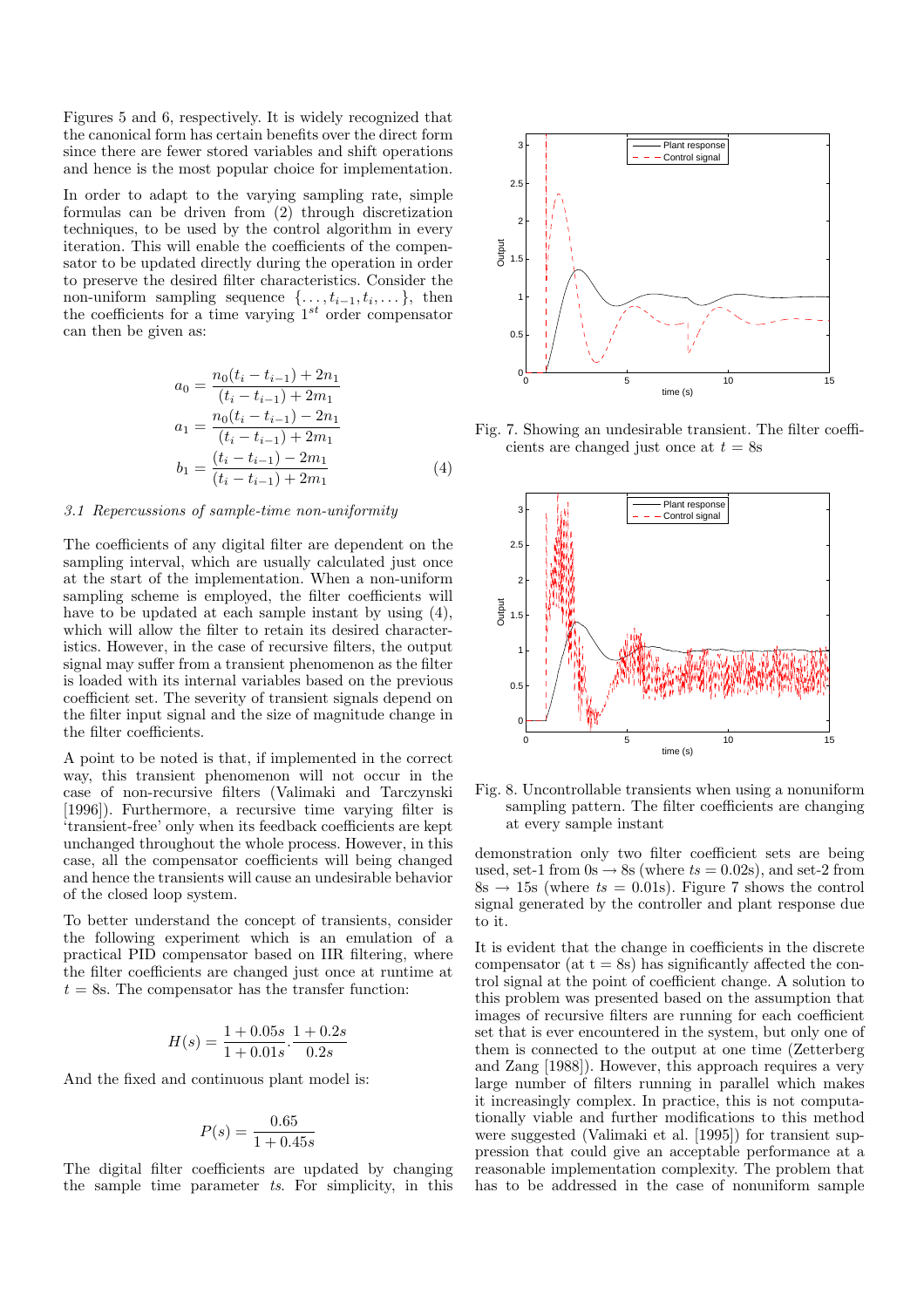

Fig. 9. The Modified delta canonical structure

time IIR filtering is slightly more complicated, especially when the sample time parameter  $ts$  is changing at every instant, introducing uncontrollable transients. Figure 8 demonstrates the effect of transients occurring due to a continuously varying sampling time pattern. The pattern has an average sample rate of  $50\text{Hz}$  (ts = 0.02s), with the variation ratio  $\sigma/\mu = 0.2$ . Clearly, the control signal is suffering from transients that could destabilize the system.

#### 3.2 The importance of implementation structure

Recent investigators have highlighted the significance of choosing the right implementation structure for the purpose of transient reduction (Kovacshazy et al. [2001]). Using the proper structure for the controller realization can aid in suppressing transients, and the delta structure has been identified to assure smaller transients than other structures for small disturbances.

#### 3.3 The Delta transform

The delta operator provides a much superior performance over the fixed-point shift law implementation (Middleton and Goodwin [1990]) and can lead to much reliable and robust numerical control algorithms. Since the internal variables in the delta structure are no longer successive values of the same quantity, the operation is rather an accumulation of the previous values with the new values. A delta equivalent transfer function can be derived from the z based discrete function by using the following mapping:

$$
\delta^{-1}=\frac{z^{-1}}{1-z^{-1}}
$$

# 4. IMPLEMENTING THE DELTA OPERATOR

The discrete transfer function in the delta form can be written in identical form to that for the z operator  $(3)$ , although the coefficient values will be different:

$$
H(\delta) = \frac{c_0 + c_1 \delta^{-1} + \dots + c_M \delta^{-n}}{1 + r_1 \delta^{-1} + \dots + r_N \delta^{-n}},
$$
(5)

The only adjustment needed in the implementation equations is that the original shift equations have to be replaced by additions.

#### 4.1 The modified delta transform

A modification of the filter structure can be seen in Figure 9, in which the feedback coefficients are moved into the



Fig. 10. Output response using the delta operator. Demonstrating transient dependence on the filter structure

forward path of the filter (Forsythe and Goodall [1991]). This modification has the important advantage that the internal variables have their maximum values which are of the same order as that of the input variable. The discrete transfer function is now written as:

$$
H(\delta) = \frac{p + d_1 q \delta^{-1} + \dots + d_1 \dots d_N \overline{r} \delta^{-n}}{1 + d_1 \delta^{-1} + \dots + d_1 \dots d_N \delta^{-n}},
$$
 (6)

where  $\bar{r}$  is the last feed-forward coefficient.

Again, the coefficients need to be recalculated each time the sample time changes during the operation. The equations required for calculating the coefficients for a time varying 1st order delta compensator can be given as:

$$
p = \frac{n_0(t_i - t_{i-1}) + 2n_1}{(t_i - t_{i-1}) + 2m_1}
$$
  
\n
$$
q = n_0
$$
  
\n
$$
d_1 = \frac{2(t_i - t_{i-1})}{(t_i - t_{i-1}) + 2m_1}
$$
\n(7)

It is worth mentioning that as the order of the filter increases, the coefficient calculations will have to take the prior sample rates into consideration. For example, assuming the non-uniform sampling sequence  $\{\ldots,t_{i-2},t_{i-1},t_i,\ldots\}$ , then a  $2^{nd}$  order filter will need to take the values of  $t_{i-2}, t_{i-1}$  and  $t_i$  into account to calculate the correct results. Figure 10 demonstrates the simulation carried on the same PID compensator used earlier, but with a modified delta structure implementation instead. It is evident that using the delta operator in the non-uniform sample time controller implementation can provide a better performance than its z counterpart in canonical realizations.

## 5. FUTURE WORKS AND CONCLUSION

The paper described the concept of alias-free sampling highlighting its potential to suppress aliasing while processing signals at rates below the Nyquist limit. The paper